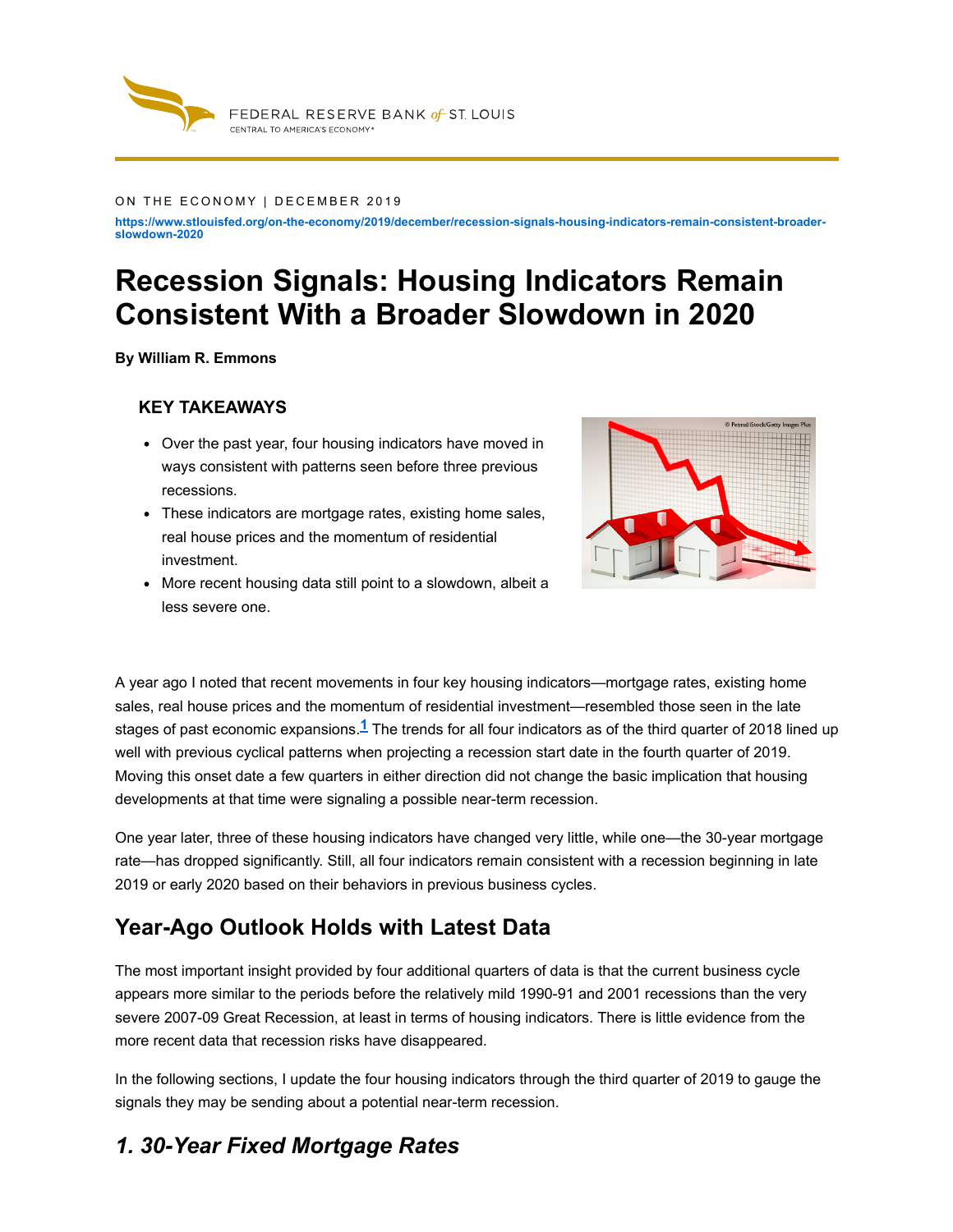Consistent with earlier cycles, the average 30-year fixed mortgage rate has declined significantly even though a recession has not begun. Figure 1 updates the path of this long-term mortgage rate through the third quarter of 2019.<sup>2</sup> The last observation of about one-half of one percentage point below the most recent threeyear moving average is identical to the level one quarter before the onset of the 2001 recession and is just below the level one quarter before the 1990-91 recession. Hence, this indicator remains consistent with though still does not guarantee—an imminent recession.

Figure 1



#### Deviation of 30-Year Fixed Mortgage Rate from 12-Quarter Average

FEDERAL RESERVE BANK OF ST. LOUIS

#### SOURCE: Freddie Mac.

NOTES: The figure shows the average quarterly 30-year fixed mortgage rate minus the average of the previous three years (12 quarters). Each line shows three years of data before and after a recession; time zero is the quarter in which a recession began. The first quarter of the recession is indicated in the line label (key): the fourth quarter of 1990, second quarter of 2001 and first quarter of 2008.

\*This line assigns the beginning of the next recession (period zero) to the fourth quarter of 2019; of course, the onset of the next recession is unknown. The last observation in this series (for quarter -1) is for the third quarter of 2019.

### *2. Existing Home Sales*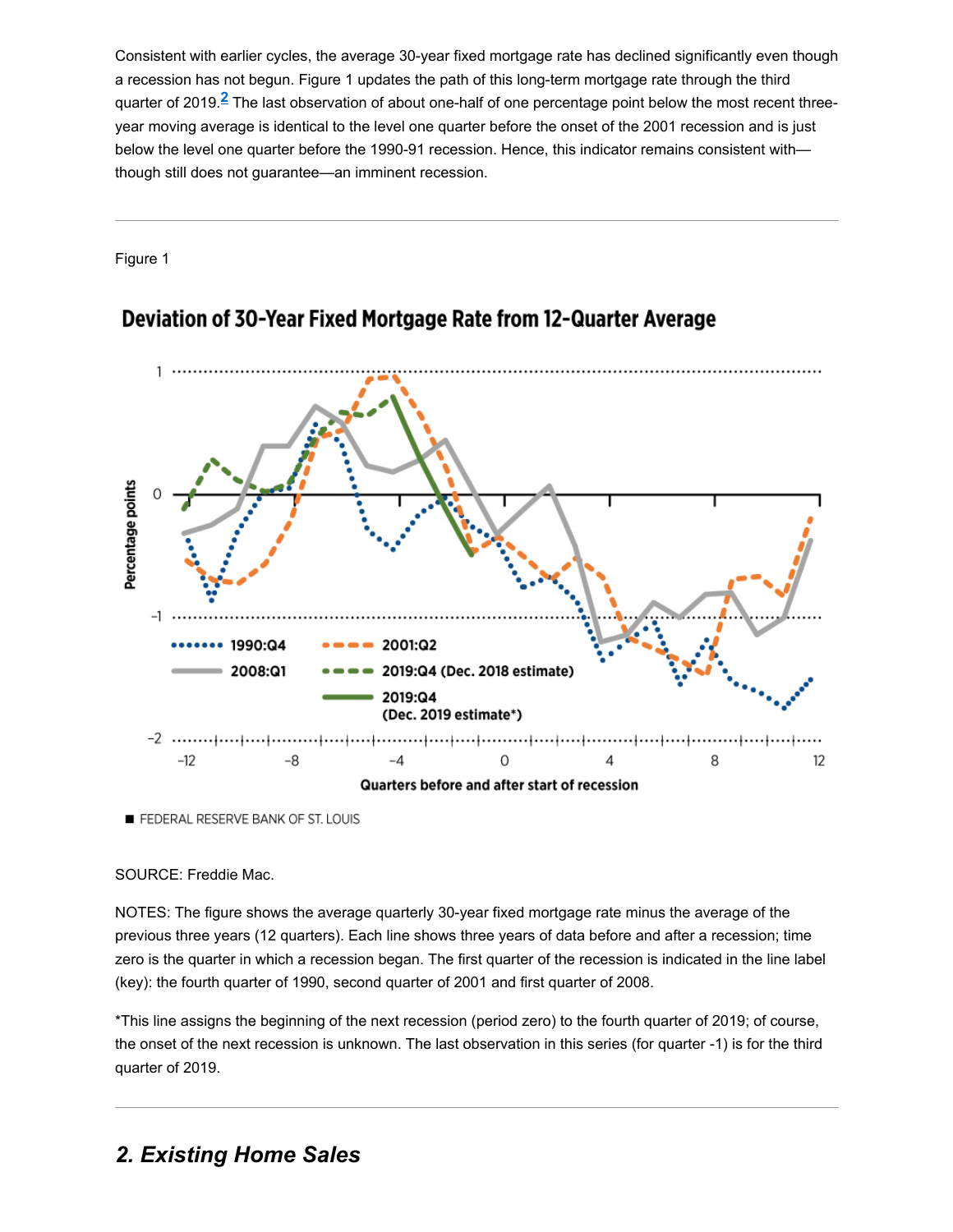The pace of existing home sales relative to their recent trend rate continued to slow during 2019. (See Figure 2.) Despite a modest upturn in the third quarter of 2019, this indicator remains firmly in the range observed prior to the 1990-91 and 2001 recessions. In contrast to the Great Recession, the decline in home sales since dipping below zero has been much more moderate.

Figure 2



## Deviation of Four-Quarter Existing Home Sales Rate from 12-Quarter Average

FEDERAL RESERVE BANK OF ST. LOUIS

SOURCE: National Association of Realtors.

NOTES: The figure shows the percent difference between the current rate of existing single-family home sales (four-quarter average) and the average annualized sales rate during the previous three years (12 quarters). Each line shows three years of data before and after a recession; time zero is the quarter in which a recession began. The first quarter of the recession is indicated in the line label (key): the fourth quarter of 1990, second quarter of 2001 and first quarter of 2008.

\*This line assigns the beginning of the next recession (period zero) to the fourth quarter of 2019; of course, the onset of the next recession is unknown. The last observation in this series (for quarter -1) is for the third quarter of 2019.

### *3. Real House Prices*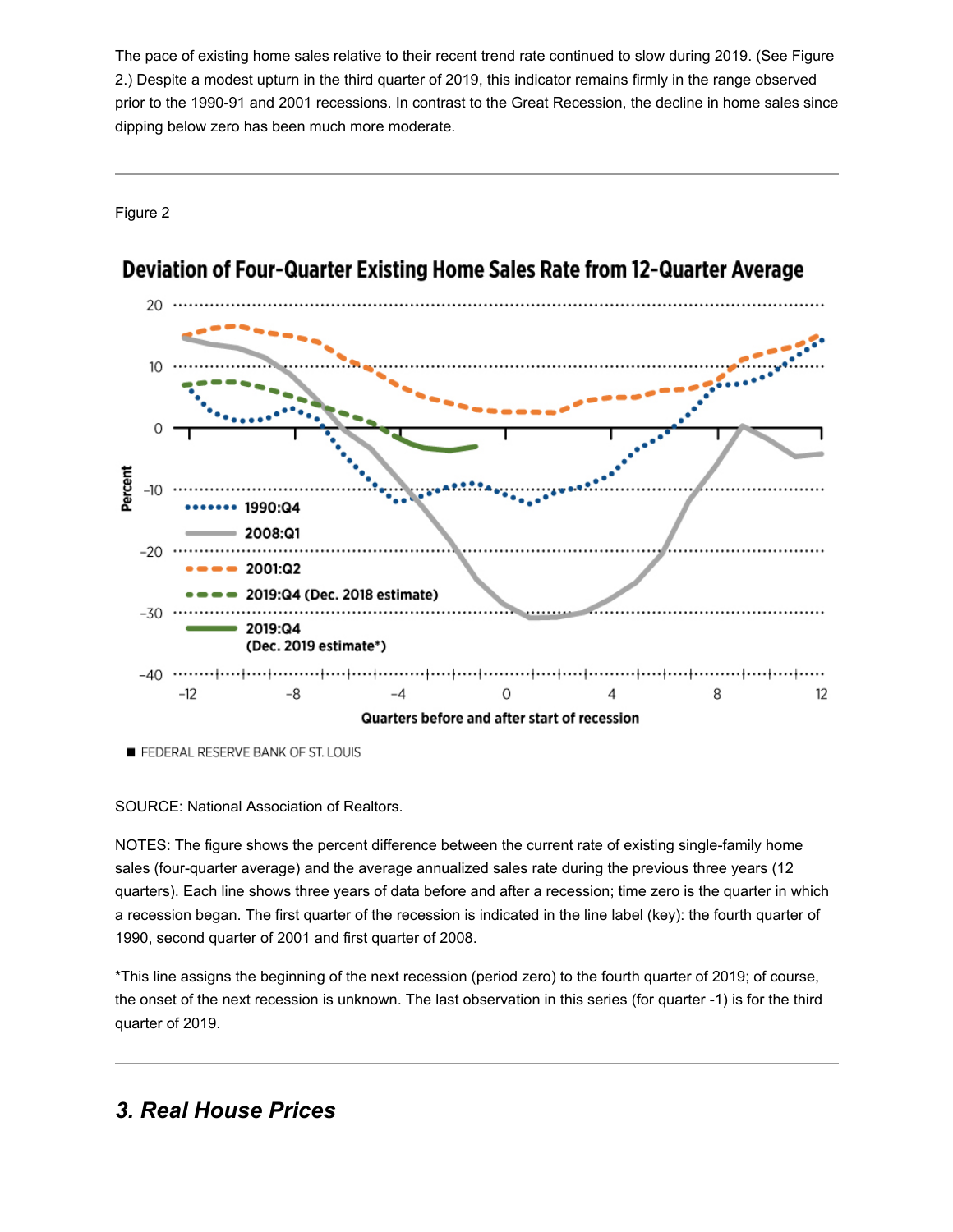Qualitatively, the recent behavior of inflation-adjusted home-price growth relative to its recent trend rate (shown in Figure 3) is very similar to the patterns of the two previous indicators—that is, it mirrors the run-up to the relatively mild 1990-91 and 2001 recessions and is unlike the pattern just before the Great Recession.

Figure 3



#### Deviation of Four-Quarter Real Home-Price Change from 12-Quarter Average

FEDERAL RESERVE BANK OF ST. LOUIS

SOURCES: S&P CoreLogic and U.S. Bureau of Economic Analysis.

NOTES: The figure shows the four-quarter percent change in the CoreLogic Home Price Index, deflated by the Personal Consumption Expenditures (PCE) Chain-Weighted Price Index, minus the annualized percent change during the previous three years (12 quarters). Each line shows three years of data before and after a recession; time zero is the quarter in which a recession began. The first quarter of the recession is indicated in the line label (key): the fourth quarter of 1990, second quarter of 2001 and first quarter of 2008.

\*This line assigns the beginning of the next recession (period zero) to the fourth quarter of 2019; of course, the onset of the next recession is unknown. The last observation in this series (for quarter -1) is for the third quarter of 2019.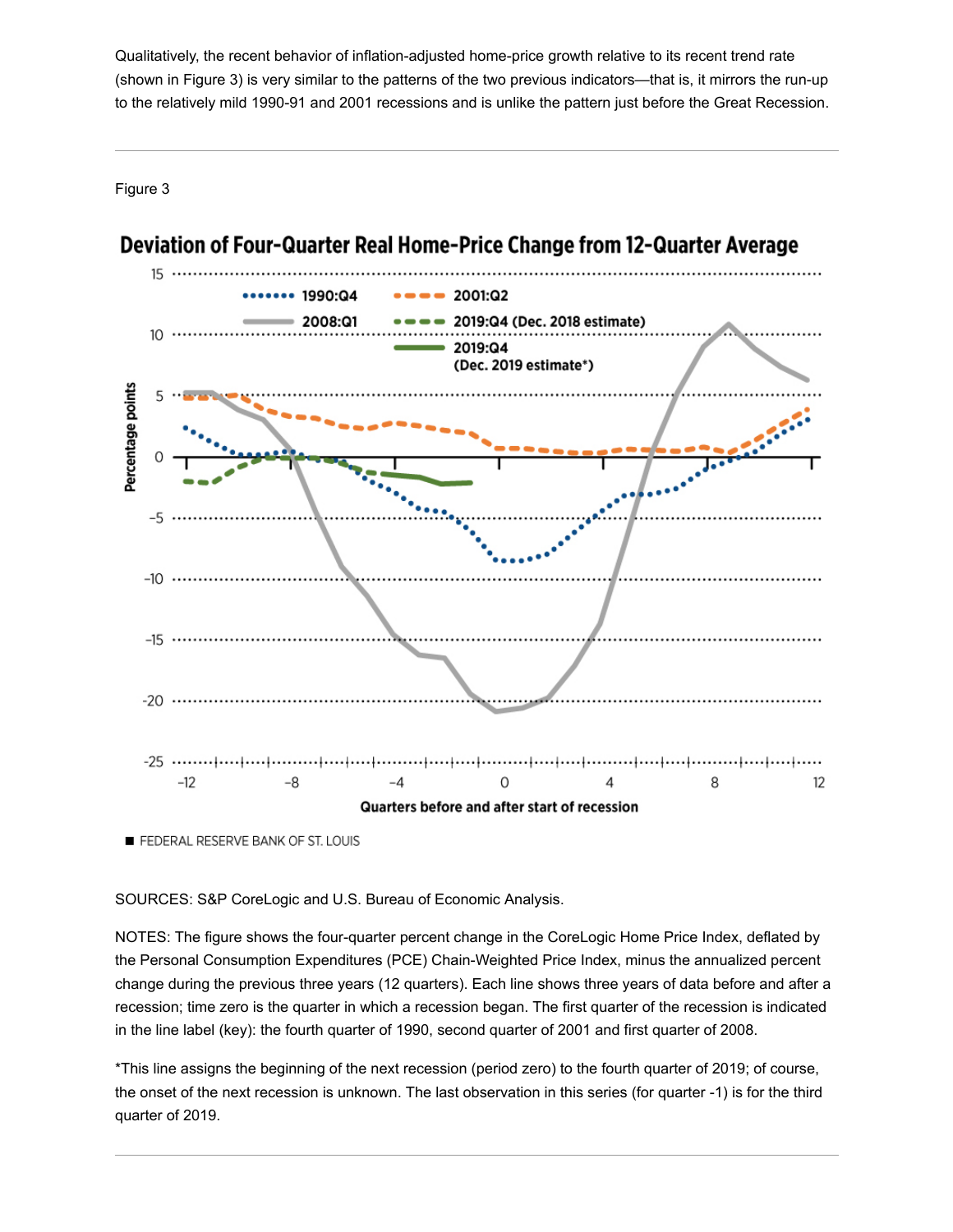# *4. Contribution of Residential Investment to GDP Growth*

If any of the highlighted housing indicators hints at a departure from the typical recessionary pattern it is the contribution of residential investment to GDP growth. (See Figure 4.) Despite some improvement over the course of 2019, residential investment continued to be a drag on economic growth through the third quarter, albeit a slightly smaller one than before. Of all four indicators, this one most closely resembles the patterns seen before the two relatively mild recessions of 1990-91 and 2001 versus the more severe Great Recession.

Figure 4

#### Deviation of Four-Quarter Contribution of Residential Investment to Real GDP Growth from 12-Quarter Average



FEDERAL RESERVE BANK OF ST. LOUIS

SOURCE: U.S. Bureau of Economic Analysis.

NOTES: The figure shows the four-quarter average contribution to real GDP growth minus the annualized contribution during the previous three years (12 quarters). Each line shows three years of data before and after a recession; time zero is the quarter in which a recession began. The first quarter of the recession is indicated in the line label (key): the fourth quarter of 1990, second quarter of 2001 and first quarter of 2008.

\*This line assigns the beginning of the next recession (period zero) to the fourth quarter of 2019; of course, the onset of the next recession is unknown. The last observation in this series (for quarter -1) is for the third quarter of 2019.

**Conclusion: Housing Indicators Still Signal Recession, Albeit a Less Severe One**